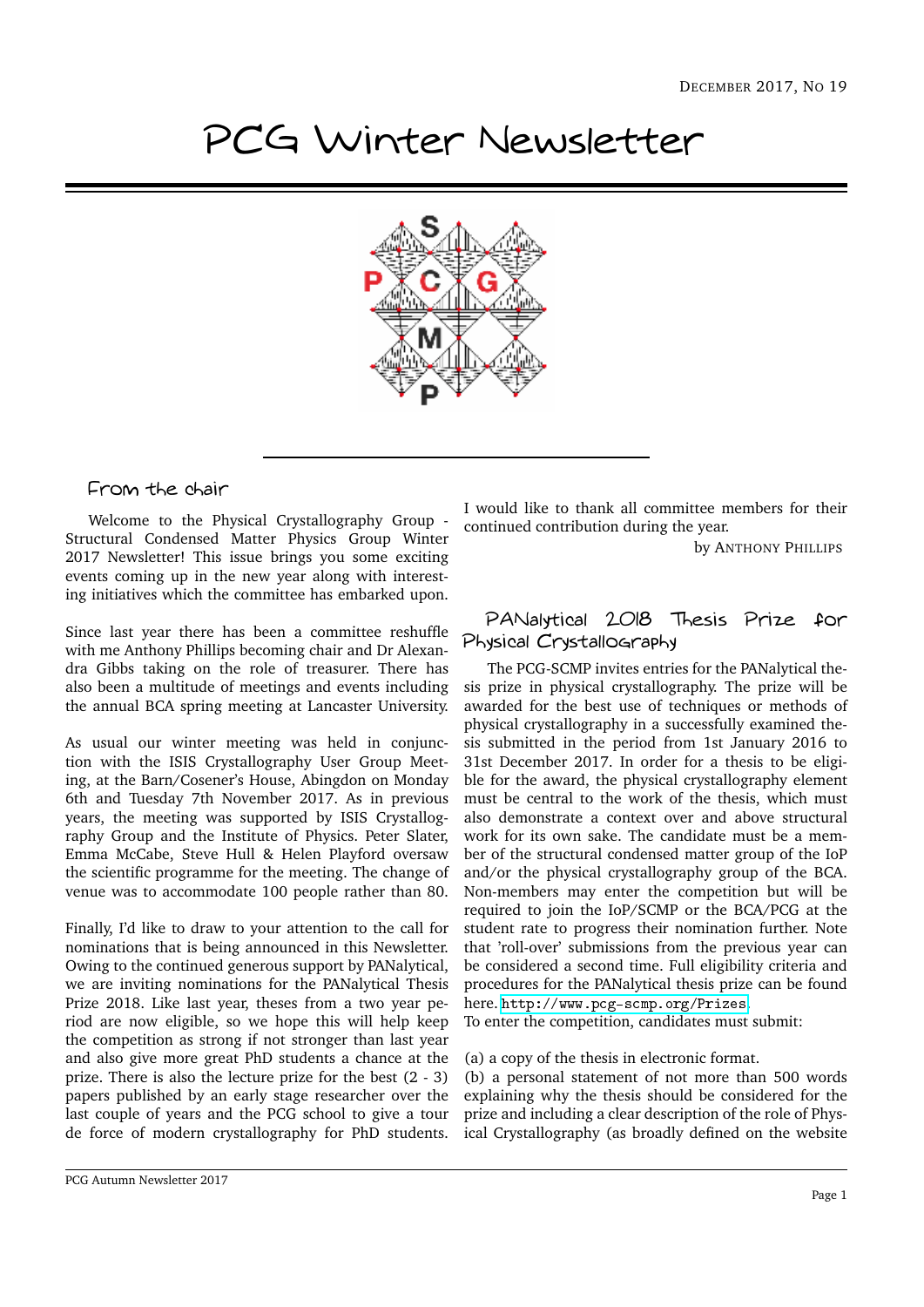www.pcg-scmp.org) in the research.

(c) the names and contact details of two academic referees, one of whom may be the thesis supervisor, who will be able to comment on the thesis research of the candidate.

Nominations for the prize must be submitted to the PCG-SCMP Chair, Dr Anthony Phillips  $(a.e.$ phillips@qmul.ac.uk), by 20th April 2018. The prize will be awarded at the winter meeting.

I am delighted to announce Pu Zhou as the winner of this years prize announced at the winter meeting.

This years winner

• 2017 Pu Zhou (Department of Earth Sciences, University of Cambridge) "The structure-property relations of zeolitic imidazolate framework 7 for carbon dioxide capture"

Previous winners

- 2016 Andrew Cairns (Department of Chemistry, University of Oxford) "Mechanical and configurational degeneracy in transition metal cyanide materials"
- 2015 Josh Makepeace (Department of Chemistry, University of Oxford) "Light metal amides for hydrogen storage and ammonia decomposition"
- 2014 Alexander Hearmon (Department of Physics, University of Oxford) "Neutron, X-ray, and Optical Studies of Multiferroic Materials"

## Physical Crystallography Prize

The Physical crystallography prize is awarded for the best recently published work by a person in the early stages of their career, working in the field of physical crystallography, whose research is expected to make a significant impact in the field. The IoP definition of early career is up to 12 years following the award of a first degree. The award is traditionally presented at the BCA spring meeting and the winner gives a prize lecture at that meeting. The prize will next be awarded in 2018.

## **History of the Prize**

For many years, Philips Analytical have sponsored a prize lecture in physical crystallography. Since the purchase of Philips Analytical by Spectris PLC in September 2002 the company is trading under the name of PANalytical Limited. PANalytical agreed to continue to sponsor the annual award for Physical Crystallography, which was renamed the "PANalytical Physical Crystallography Award". Since the 2006 edition, the prize has been sponsored by the Institute of Physics, and has been again renamed the "Physical Crystallography Award". The award is presented for the best recently published work (say 2 - 3 papers in

the last few years) by a person in the early stages of their career in the field of physical crystallography. It is to be expected that his or her research has or is expected to make a significant impact in this field. The award is traditionally made at the annual BCA spring meeting and the recipient is expected to give an oral presentation of his or her work at that meeting. The PCG-SCMP committee decide on the awardee and award the prize, which currently consists of a cash award of £500.

Nominations for the prize must be submitted to Dr Andrew Wills [\(a.s.wills@ucl.ac.uk\)](mailto:a.s.wills@ucl.ac.uk), by 19th January 2018.

Previous winners

- 2016 Dr Paul Saines (Kent)
- 2014 Dr Roger Johnson (Oxford)

# PCG-SCMP Bursaries

Student bursary applications are welcome from the IoP members affiliated to the PCG-SCMP group. Bursaries are intended to help research students to attend meetings, conferences and training schools relevant to PCG-SCMP areas of interest. Students may apply for up to a total amount of £250 during the course of their PhD. Applications can be submitted to the IoP throughout the year, but will be considered by the PCG committee on a quarterly basis (and therefore should reach the IoP by 1st March, 1st June, 1st September and 1st December). Successful bursary applicants are expected to produce a short written report on the meeting, which may be published in this Newsletter (see section Recent Events in this issue), in Crystallography News or on the PCG-SCMP website (<www.pcg-scmp.org>). For further information please contact the PCG-SCMP Secretary Helen Playford [\(helen.playford@stfc.ac.uk\)](mailto:helen.playford@stfc.ac.uk) or visit the relevant Institute of Physics web page ([http://www.iop.org/](http://www.iop.org/about/grants/research_student/page_38808.html) [about/grants/research\\_student/page\\_38808.html](http://www.iop.org/about/grants/research_student/page_38808.html)).

## Future Meetings

• The 37th annual Christmas Meeting of the Royal Society of Chemistry Solid State Chemistry Group is hosted by the University of Reading and will run from lunchtime on Monday 18th December to lunchtime on Tuesday 19th December. Further details about the venue and how to get there can be found [here.](https://sscgxmas2017.wordpress.com/travel/)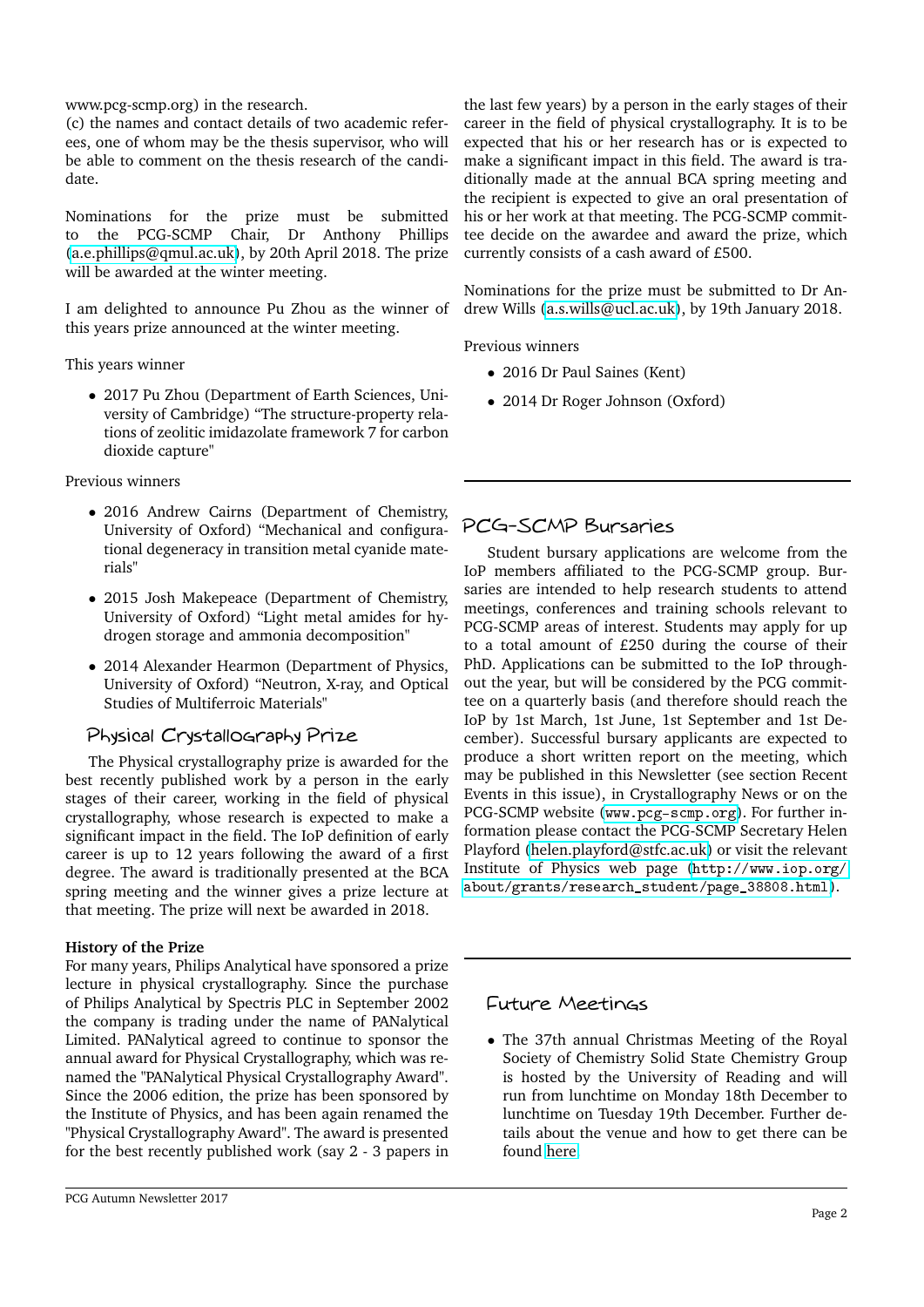#### **Plenary speakers:**

Prof. Peter Bruce (University of Oxford) Prof. Nora de Leeuw (University of Cardiff) Prof. Antoine Maignan (CRISMAT, Caen, France) Prof. Paul Wright (University of St Andrews)

If you would like any further information, please contact Paz Vaqueiro or [\(p.vaqueiro@reading.ac.uk\)](mailto:p.vaqueiro@reading.ac.uk) or Dr Livia Bartok-Partay [\(l.bartokpartay@reading.ac.uk\)](mailto:l.bartokpartay@reading.ac.uk).

• The annual N8 HPC / CCP5 / UKCP one-day network meeting will be held at the Bar Convent in York on January 5th 2018. This meeting will consist of invited and contributed talks, and a poster session. This year there will be three sessions (Functional materials, Interfaces and multiscale modelling and Ab initio spectroscopy), with invited speakers who will introduce the three main topic areas chosen for this meeting:

#### **Plenary speakers:**

Dr Andrew Morris (University of Birmingham) Prof Steve Parker (University of Bath) Dr Dominik Jochym and Dr Peter Byrne (Rutherford Appleton Laboratory)

For more information and registration see [here.](http://psi-k.net/events/workshop-new-horizons-in-atomistic-simulation/)

- The Total Energy and Force Methods Workshop will take place in Cambridge, UK, from 9th January - 11th January 2018. It will focus on the most recent developments in the field of electronic structure methods from the first-principles perspective, their diverse applications and mathematical foundations. See [here](http://psi-k.net/events/total-energy-and-force-methods-workshop/) for more information.
- 2018 Joint meeting of the DPG and EPS Condensed Matter Divisions, Berlin, 11th - 16th March 2018, [Link](http://psi-k.net/events/psi-k-gathering-in-march-2018/)
- American Chemical Society Spring meeting, 18th - 22nd March 2018, [Link](https://www.acs.org/content/acs/en/meetings/national-meeting.html)
- The BCA Spring Meeting 2018 will take place at the University of Warwick, 26th - 29th March 2018.

#### **Plenary speakers:**

Prof. Eleanor Dodson (University of York) Prof. Bill Clegg (Newcastle University) Prof. Ilme Schlichting (MPI Heidelberg) Prof. Jonathan Nitschke (University of Cambridge) Prof. Susan Reutzel-Edens (Eli Lilly) Prof. Nicola Spaldin (ETH Zurich)

Please see the conference website for reg-

istration and more details [http://www.](http://www.bcaspringmeetings.org.uk/home) [bcaspringmeetings.org.uk/home](http://www.bcaspringmeetings.org.uk/home).

- 50 years of Synchrotron Radiation in the UK, 29th June 2018, [Link.](http://www.diamond.ac.uk/Home/Events/2018/SR50UK.html)
- EPDIC16 (2018), Edinburgh, 1st 4th July 2018, please contact [j.p.attfield@ed.ac.uk](mailto:j.p.attfield@ed.ac.uk) (Paul Attfield) or go [here]( http://epdic16.efconference.co.uk/) for more detail.
- The American Crystallographic Association 68th Annual Meeting, 20th July 2018. For more info see [here](http://www.amercrystalassn.org/2018-meeting-homepage)
- 31st European Crystallographic Meeting (Spain), 22th August 2018, [Link](http://ecm31.ecanews.org)
- The 10th International Workshop on Nanoscale Spectroscopy and Nanotechnology, 10th - 12th September 2018, [Link](http://www.diamond.ac.uk/Home/Events/2018/NSS10-.html)

## Training Events

- Training sessions for users of the Macromolecular Crystallography (MX) beamlines. 13th - 14th December 2017, [Link](http://www.diamond.ac.uk/Home/Events/2017/MX-BAG-TrainingDec17.html)
- Approaches to dealing with twinned crystals, 5th January 2018, 10:00 - 17:00, [Link](https://www.eventbrite.co.uk/e/approaches-to-dealing-with-twinned-crystals-tickets-39519153853?aff=es2)
- 1st LACA School: Small Molecule Crystallography, 19th - 25th February 2018, [Link](https://lacassmcfq.wordpress.com/)
- International School of Crystallography, 1st 10th June 2018, [Link](http://crystalerice.org/2018/)
- Over the past year the PCG has been organising a "PCG summer school" designed to teach PhD students essential crystallography at research level. The first PCG school entitled "PCG Intensive School in Physical Crystallography: From Phonons to Phase Transitions" and is going to be held at Cosener's House, Abingdon, Oxfordshire on 18th - 21th June 2018.

Please see the following link [http://](http://pcgschool2018.wordpress.com/) [pcgschool2018.wordpress.com/](http://pcgschool2018.wordpress.com/) or contact [m.senn@warwick.ac.uk](mailto:m.senn@warwick.ac.uk) for more details.

• Following the success of the Summer School on Nanoscience@surfaces in 2016 the Thin Films and Surfaces Group, Structural Condensed Matter Physics Group, Vacuum Group and Nanoscale Physics and Technology Group is organising a second meeting from 30 July - 2 August 2018. Aimed at PhD students and early-career researchers, this